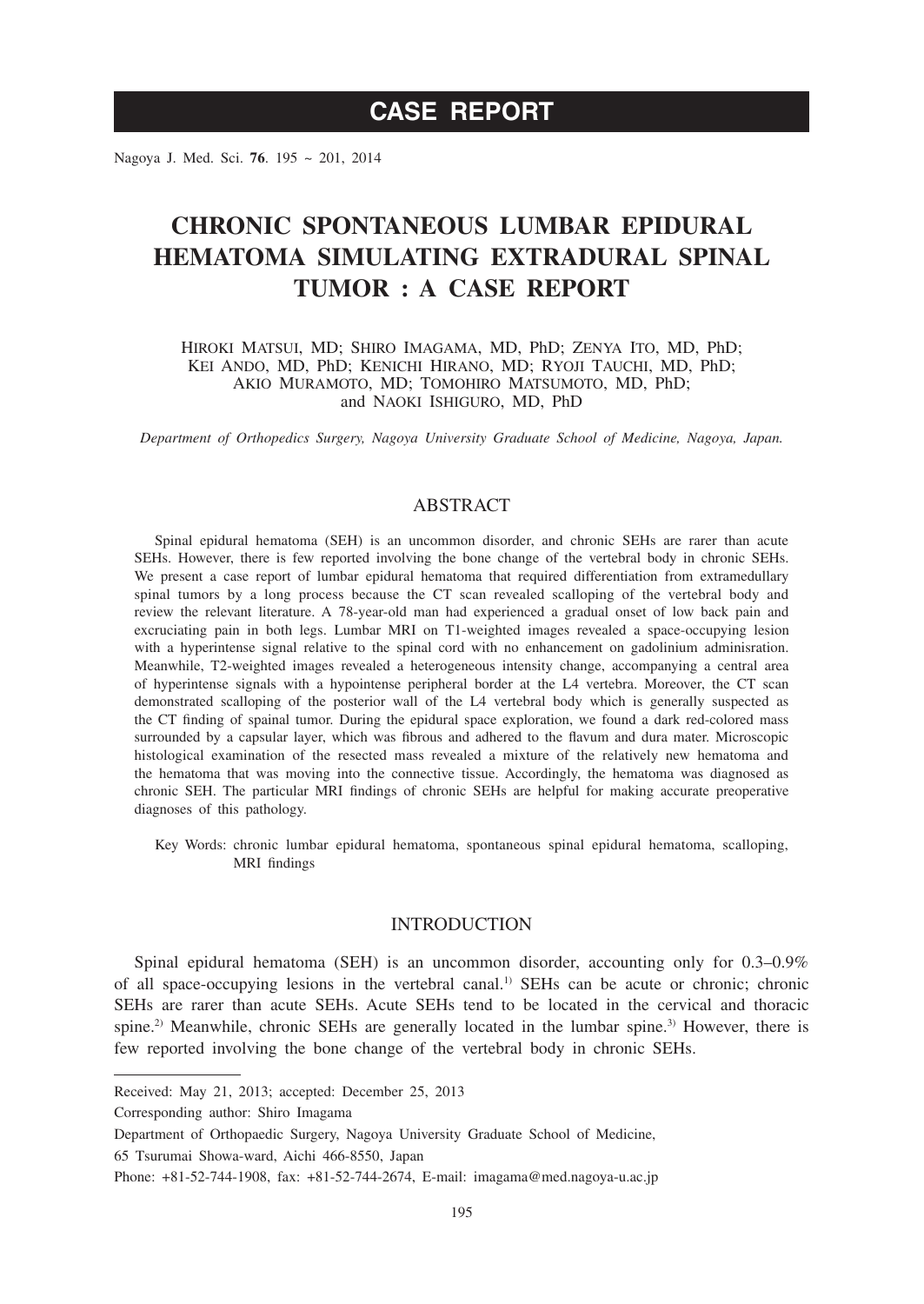Here, we present a case report of lumbar epidural hematoma that required differentiation from extramedullary spinal tumors by a long process because the CT scan revealed scalloping of the vertebral body.

## CASE REPORT

A 78-year-old man was admitted to our institution for low back pain and back pain. He had experienced a gradual onset of low back pain for over 9 months and progressive, excruciating pain in both legs for 3 months. He had a history of hypertension with medication and total gastric resection for carcinoma. He did not report any major or minor low back trauma and had not undergone any invasive spinal procedures. He was referred to our institution for the operation of a spinal extradural tumor suspected by magnetic resonance imaging (MRI) in the lumbar region at a local hospital.

Upon admission, the physical examination revealed the hypesthesia of the bilateral plantar fascia, but no evidence of motor, bowel, or bladder dysfunction. The straight-leg raising test and femoral nerve stretch test revealed signs of tension, but the deep tendon reflexes in the bilateral lower extremities were diminished. The Japanese Orthopaedic Association (JOA) lumbar score was 9 out of 29 (29 being the best as a measure of low back pain and lower extremity function). Results of all blood and coagulation tests (e.g., platelet count, prothrombin time, and partial thromboplastin time) were normal.

Plain spinal radiography revealed mild degenerative changes of lumbar intervertebral disc and L4 degenerative spondylolisthesis. Lumbar MRI on T1-weighted sagittal images revealed a space-occupying lesion with a hyperintense signal relative to the spinal cord with no enhancement on gadolinium administration. Meanwhile, T2-weighted sagittal images revealed a heterogeneous intensity change, accompanying a central area of hyperintense signals with a hypointense pe-



#### **Fig. 1.** MRI of the lumbar spine.

**(a)** Sagittal T1-weighted image reveals the extradural space-occupying lesion with a hyperintense signal relative to that of the spinal cord under the L4 vertebra. **(b)** Sagittal T2-weighted image reveals a heterogeneous intensity change accompanying the central area of hyperintense signals with a hypointense peripheral border. **(c)** Sagittal T1-weighted image after gadolinium administration shows no enhancement.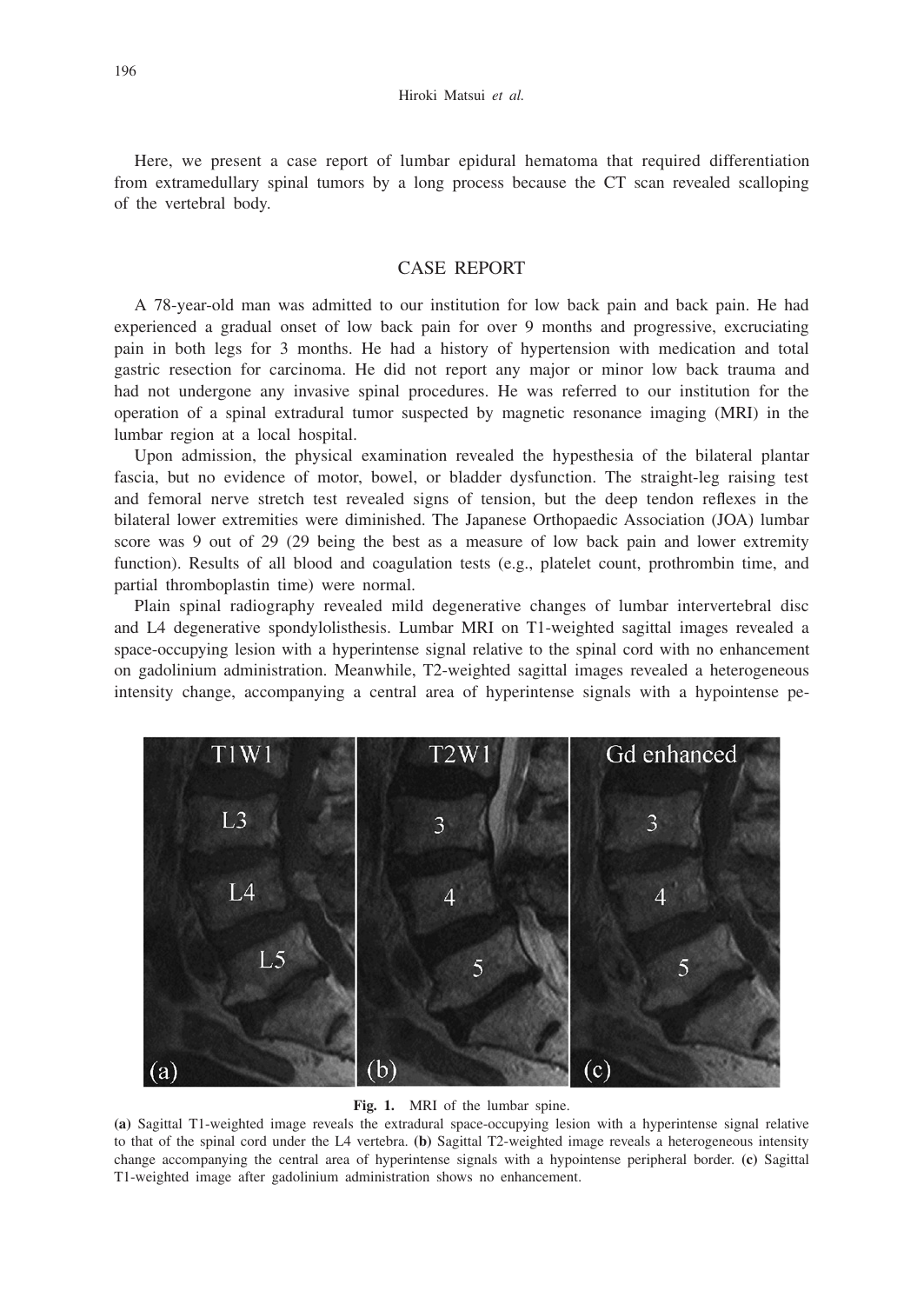#### CHRONIC SPONTANEOUS EPIDURAL HEMATOMA

ripheral border at the L4 vertebra (Fig. 1). Axial images revealed a space-occupying lesion that extended out of the intervertebral foramen from the vertebral canal; this was accompanied by an intensity change similar to that of the extradural left side. Moreover, the CT scan demonstrated scalloping of the posterior wall of the L4 vertebral body which is generally suspected as the CT finding of spinal tumor (Fig. 2). We assumed the presence of a tumor, abscess, or hematoma as a differential diagnosis of this space-occupying lesion. Surgery was subsequently planned because of the severity of the pain.

L4 hemilaminectomy and L3-5 posterior lumbar interbody fusion (PLIF) were initially performed. During the epidural space exploration, we found a dark red-colored mass surrounded by a capsular layer at the level between L3/4 intervertebral and the inferior margin of L4, which was fibrous and adhered to the flavum and dura mater (Fig. 3). After we carefully separated



**Fig. 2.** Axial MRI and CT scan at the L4 level. Scalloping (arrow) is apparent on CT at the same site at which the space-occupying lesion is shown on MRI.



**Fig. 3.** Intraoperative image shows an encapsulated fibrous dark-red hematoma adhering to the flavum and dura mater (arrow).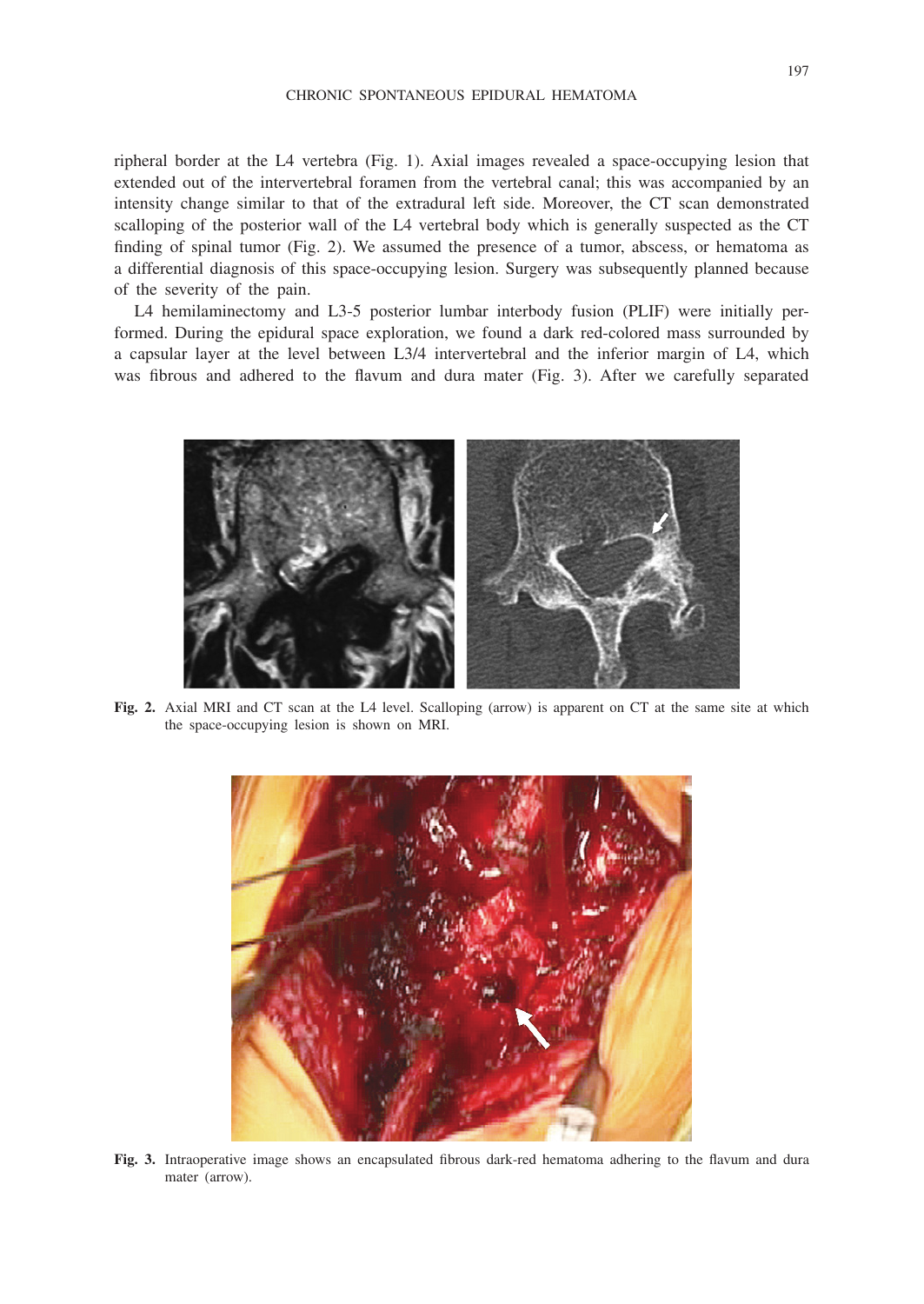#### Hiroki Matsui *et al.*



**Fig. 4.** Hematoxylin and eosin stain, 200×. **(a)** Photomicrograph shows a mixture of the relatively new hematoma and the hematoma moving into the connective tissue. **(b)** A hemosiderin deposit was observed at the boundary between the connective tissue and hematoma (arrow).

the mass from the periphery, it was resected en bloc. On gross examination, the mass contained old hemorrhage fluid.

Microscopic histological examination of the resected mass revealed a mixture of the relatively new hematoma and the hematoma that was moving into the connective tissue (Fig. 4a). Hemosiderin deposits were observed at the other site at boundary between the connective tissue and hematoma (Fig. 4b). Accordingly, the hematoma was diagnosed as chronic SEH.

The postoperative course was uneventful with rapid and complete pain relief. Postoperative MRI of the lumbar spine revealed no residual hematoma at the operative site. There was no recurrence and the patient remained well at the 2-years clinical follow-up.

### DISCUSSION

The cause of SEH is classified as idiopathic, spontaneous, or secondary.1) Idiopathic SEH is defined as SEH without any associated causative factors.<sup>4)</sup> Spontaneous SEH is defined as SEH with causative risk factors such as minor trauma,<sup>5)</sup> anticoagulant usage,<sup>6)</sup> hypertension,<sup>7)</sup> and Paget's disease.<sup>8)</sup> Secondary SEH are defined as SEH due to distinct causes such as coagulopathies,<sup>9)</sup> vascular malformations,<sup>10</sup>) neoplasms,<sup>1)</sup> trauma with or without fracture,<sup>1)</sup> and medical procedures.11) Most chronic SEHs are idiopathic or spontaneous and are defined as spinal compression for months or years with mild symptoms and slight pain. To our knowledge, only 22 cases of chronic lumbar SEH, excluding our case, have been described thus far. Therefore, the present case is a rare, chronic, spontaneous lumbar SEH associated with hypertension. And chronic SEH is caused by bleeding of smaller vessels inside the ligamentum flavum.<sup>1)</sup> In this case, we consider the similar bleeding source because encapsulated hematoma adhered to the flavum and dura mater was founded.

When the extradural space-occupying lesion is detected by MRI of the spine, it is very difficult to distinguish whether it is a tumor, abscess, or hematoma. The differential diagnosis is shown in Table 1. Although metastatic tumors, schwannomas, lipomas, and malignant lymphomas are possible in cases of spinal extradural tumors, the changes in their intensities on MRI differ. Metastatic tumors appear hypointense on T1-weighted images and hyperintense on T2-weighted images compared to the spinal cord, are either enhanced or not enhanced after gadolinium administration.12) Schwannomas appear hypo- to isointense on T1-weighted images and hyperintense on T2-weighted images compared to the spinal cord, gadolinium enhancement varies from intense homogeneous to faint enhancement.<sup>13)</sup> Lipomas appear hyperintense on both T1- and T2-weighted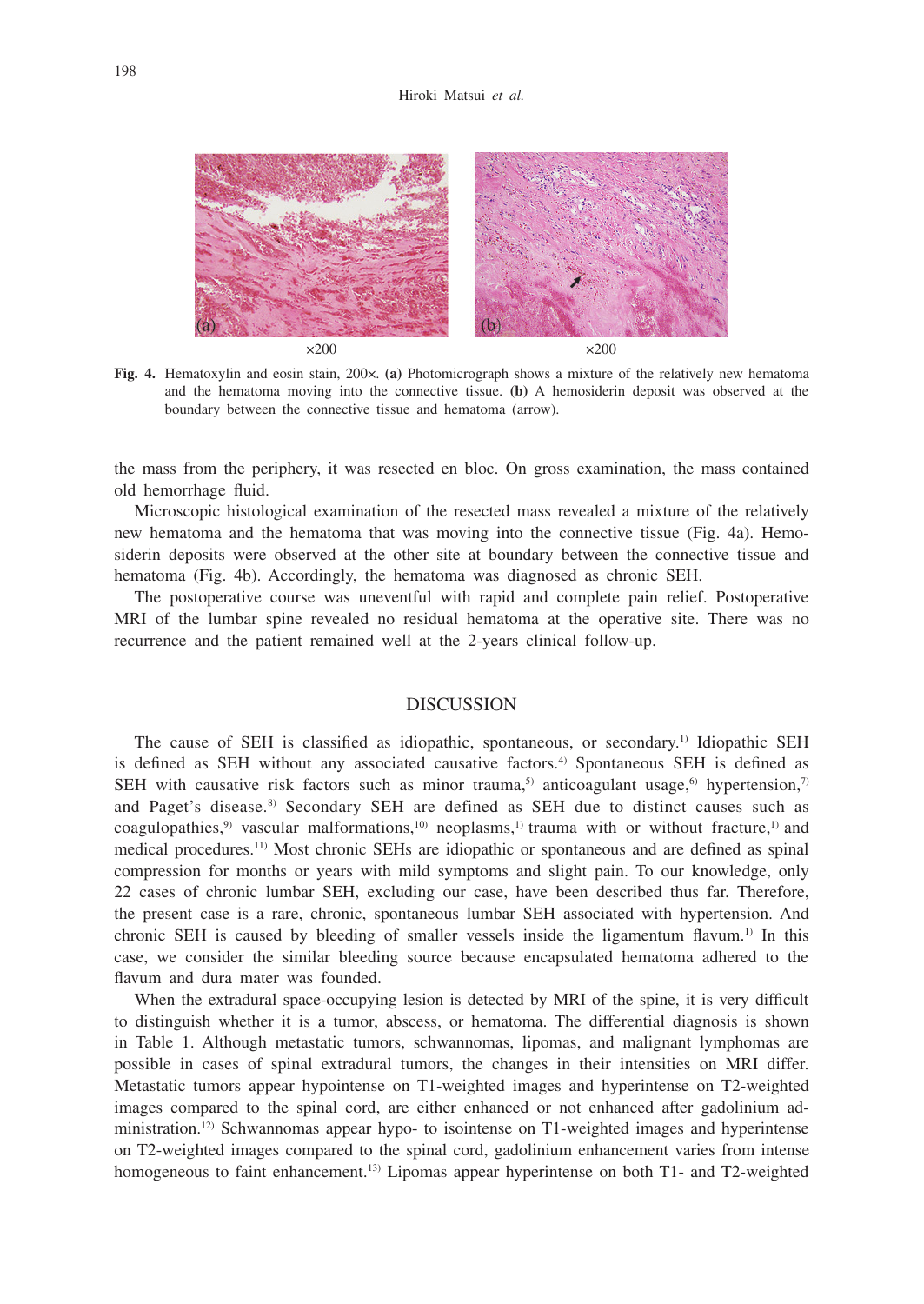| $\cdots$ $\cdots$ $\cdots$ $\cdots$ $\cdots$<br>represented to the contract of the contract of the contract of the contract of the contract of the contract of |                               |                     |                   |
|----------------------------------------------------------------------------------------------------------------------------------------------------------------|-------------------------------|---------------------|-------------------|
|                                                                                                                                                                | T <sub>1</sub> W <sub>I</sub> | T <sub>2</sub> WI   | Gd                |
| Metastatic tumor                                                                                                                                               | hypo                          | hyper               | $ \sim$ $+$       |
| Schwannoma                                                                                                                                                     | hypo $\sim$ iso               | hyper               | $++$              |
| Lipoma                                                                                                                                                         | hyper                         | hyper               |                   |
| Lymphoma                                                                                                                                                       | hypo $\sim$ iso               | hyper or hypo       | $\pm$             |
| Epidural abscess                                                                                                                                               | hypo $\sim$ iso               | hyper               | $^{+}$            |
|                                                                                                                                                                |                               |                     | (rim enhancement) |
| Acute SEH                                                                                                                                                      | $iso \sim$ hyper              | hyper               | $ \sim$ $+$       |
| Subacute SEH                                                                                                                                                   | hyper                         | $iso \sim$ slightly |                   |
|                                                                                                                                                                |                               | hypo                |                   |
| Chronic SEH                                                                                                                                                    | hyper                         | hyper               |                   |
| (early phase)                                                                                                                                                  |                               |                     |                   |
| Chronic SHE                                                                                                                                                    | iso                           | very hyper          |                   |
| (late phase)                                                                                                                                                   |                               |                     |                   |

**Table 1** The differential diagnosis according to MRI of the epidural space-occupying lesion

images and are not enhanced after gadolinium administration. Lymphomas appear hypo- to isointense on T1-weighted images and hyperintense or even hypointense on T2-weighted images compared to the spinal cord; they tend to be uniformly and diffusely enhanced after gadolinium administration.14) Spinal epidural abscesses appear hypo- to isointense on T1-weighted images and hyperintense on T2-weighted images compared to the spinal cord. Liquid pus in spinal epidural abscesses typically has low signal intensity on T1-weighted images, while granulation tissue typically has a rim of enhancement after gadolinium administration.15)

MRI signal intensities of SEHs, however, are variable and related to the timing of imaging relative to the age and biochemical evolution of the hematoma.4,16) Acute SEHs appear iso- to hyperintense on T1-weighted images and hyperintense on T2-weighted images, as compared to the spinal cord;<sup>17)</sup> they sometimes appear slightly enhanced after gadolinium administration.<sup>18)</sup> Therefore, since acute SEHs resemble schwannomas, lymphomas, and epidural abscesses on MRI examination, they may be difficult to differentiate. In the early phase of chronic SEHs, hematomas appear homogeneously hyperintense on both T1- and T2-weighted images.<sup>15)</sup> During the late phase, chronic SEHs appear isointense to the spinal cord on T1-weighted images and very hypointense on T2-weighted images<sup>15</sup> due to ferritin and hemosiderin contents; furthermore, gadolinium administration very rarely enhances chronic SEHs.19) The present case had a chronic course, and lumbar T1-weighted MRI revealed the space-occupying lesion with hyperintense signal relative to the spinal cord with no enhancement after gadolinium administration; T2-weighted sagittal images revealed a heterogeneous intensity change that accompanied a central area of hyperintense signals with a hypointense peripheral border. However, it was difficult to carry out a differential diagnosis of the tumor type, because the CT scan revealed scalloping of the posterior wall of the L4 vertebral body. Since the hematoma and hemosiderin deposits were revealed by the histological examination after the extraction of the mass, it was thought that the early and late phases of chronic SEH were intermingled in this case. In the literature, there is only 1 reported case involving scalloping of the posterior wall of the vertebral body in chronic SEH.20) These finding suggests that the bone change was caused by the hematoma chronically pressing against the vertebral body, and requires differentiation with a tumor. MRI findings, such as the difference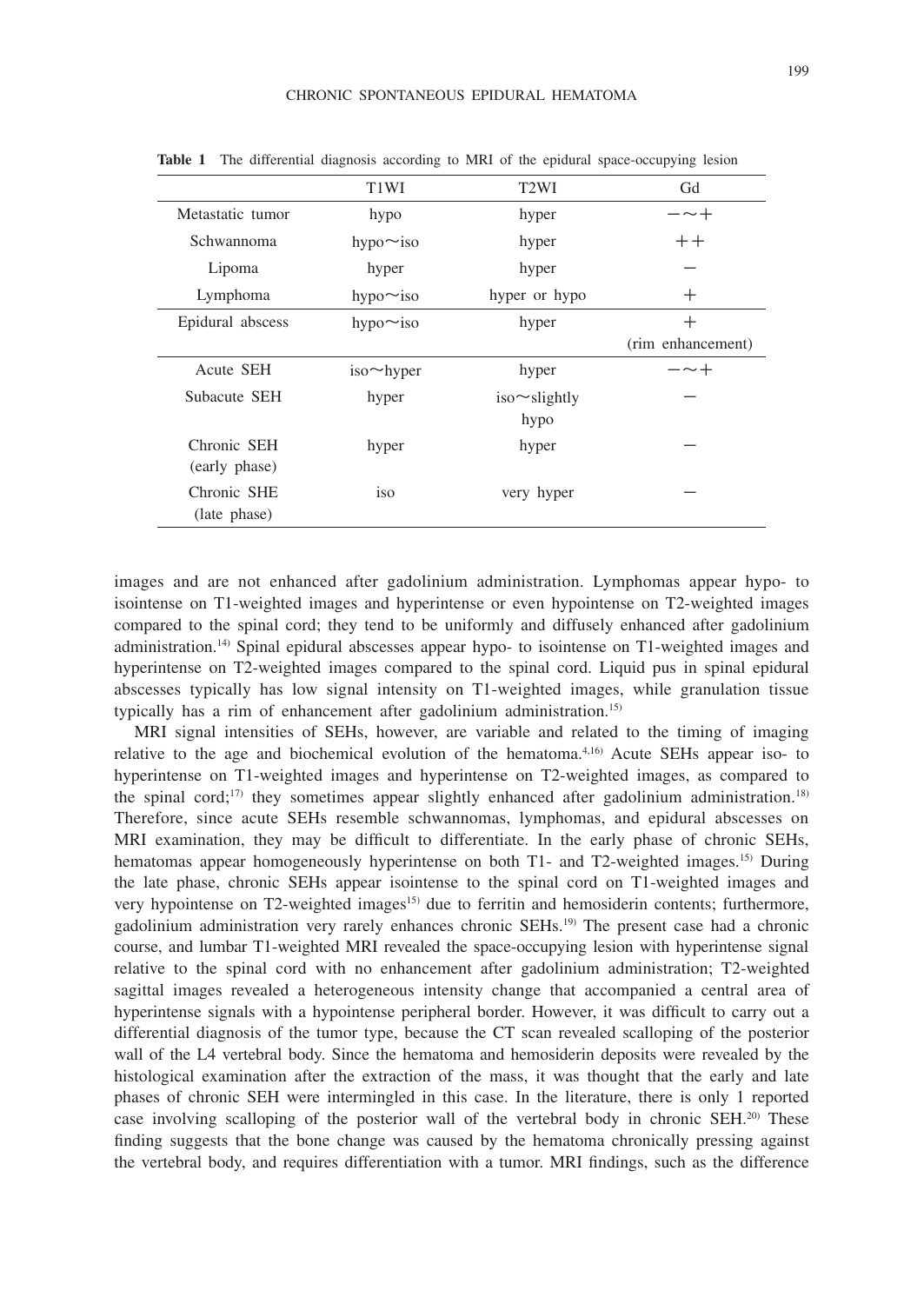of intensity on T1-weighted images, enhancement after gadolinium administration, and the timing of imaging relative to the age, are helpful in differentiating between chronic SEH and a tumor.

## **CONCLUSION**

We present a rare case of chronic spontaneous lumbar epidural hematoma with scalloping of the vertebral body, simulating an extradural spinal tumor. The particular MRI findings of chronic SEHs are helpful for making accurate preoperative diagnoses of this pathology.

Conflict of Interest: None

### **REFERENCES**

- 1) Sarubbo S, Garofano F, Maida G, Fainardi E, Granieri E, Cavallo MA. Spontaneous and idiopathic chronic spinal epidural hematoma: two case reports and review of the literature. *Eur Spine J*. Nov 2009; 18(11): 1055–1061.
- 2) Groen RJ, van Alphen HA. Operative treatment of spontaneous spinal epidural hematomas: a study of the factors determining postoperative outcome. *Neurosurgery*. 1996; 39(3): 494–508; discussion 508–499.
- 3) Lunardi P, Mastronardi L, Lo Bianco F, Schettini G, Puzzilli F. Chronic spontaneous spinal epidural hematoma simulating a lumbar stenosis. *Eur Spine J*. 1995; 4(1): 64–66.
- 4) Wittebol MC, van Veelen CW. Spontaneous spinal epidural haematoma. Etiological considerations. *Clin Neurol Neurosurg*. 1984; 86(4): 265–270.
- 5) Solheim O, Jorgensen JV, Nygaard OP. Lumbar epidural hematoma after chiropractic manipulation for lower-back pain: case report. *Neurosurgery*. 2007; 61(1): E170–171; discussion E171.
- 6) Liu Z, Jiao Q, Xu J, Wang X, Li S, You C. Spontaneous spinal epidural hematoma: analysis of 23 cases. *Surg Neurol*. 2008; 69(3): 253–260; discussion 260.
- 7) Spengos K, Sameli S, Tsivgoulis G, Vassilopoulou S, Vemmos K, Zakopoulos N. Spontaneous spinal epidural hematoma in an untreated hypertensive patient. *Eur J Intern Med*. 2005; 16(6): 451–453.
- 8) Lee KS, McWhorter JM, Angelo JN. Spinal epidural hematoma associated with Paget's disease. *Surg Neurol*. Aug 1988; 30(2): 131–134.
- 9) Lederle FA, Cundy KV, Farinha P, McCormick DP. Spinal epidural hematoma associated with warfarin therapy. *Am J Med*. 1996; 100(2): 237–238.
- 10) D'Angelo V, Bizzozero L, Talamonti G, Ferrara M, Colombo N. Value of magnetic resonance imaging in spontaneous extradural spinal hematoma due to vascular malformation: case report. *Surg Neurol*. 1990; 34(5): 343–344.
- 11) Spanier DE, Stambough JL. Delayed postoperative epidural hematoma formation after heparinization in lumbar spinal surgery. *J Spinal Disord*. 2000; 13(1): 46–49.
- 12) Shah LM, Salzman KL. Imaging of spinal metastatic disease. Int J Surg Oncol. 2011;2011:769753.
- 13) Chamberlain MC, Tredway TL. Adult primary intradural spinal cord tumors: a review. *Curr Neurol Neurosci Rep*. 2011; 11(3): 320–328.
- 14) Patel D, Baron EM, Enochs WS, Ruth C, Harrop JS, Vaccaro AR. Spinal epidural abscess mimicking lymphoma: a case report. *Orthopedics*. 2008; 31(4): 402.
- 15) Parkinson JF, Sekhon LH. Spinal epidural abscess: appearance on magnetic resonance imaging as a guide to surgical management. Report of five cases. *Neurosurg Focus*. 2004; 17(6): E12.
- 16) Gundry CR, Heithoff KB. Epidural hematoma of the lumbar spine: 18 surgically confirmed cases. *Radiology*. 1993; 187(2): 427–431.
- 17) Vazquez-Barquero A, Abascal F, Garcia-Valtuille R, Pinto JI, Figols FJ, Cerezal L. Chronic nontraumatic spinal epidural hematoma of the lumbar spine: MRI diagnosis. *Eur Radiol*. 2000; 10(10): 1602–1605.
- 18) Stendel R, Danne M, Schulte T, Stoltenburg-Didinger G, Brock M. Chronic lumbar epidural haematoma presenting with acute paraparesis. *Acta Neurochir (Wien)*. 2003; 145(11): 1015–1018; discussion 1018.
- 19) Lovblad KO, Baumgartner RW, Zambaz BD, Remonda L, Ozdoba C, Schroth G. Nontraumatic spinal epidural hematomas. MR features. *Acta radiologica (Stockholm, Sweden : 1987)*. 1997; 38(1): 8–13.